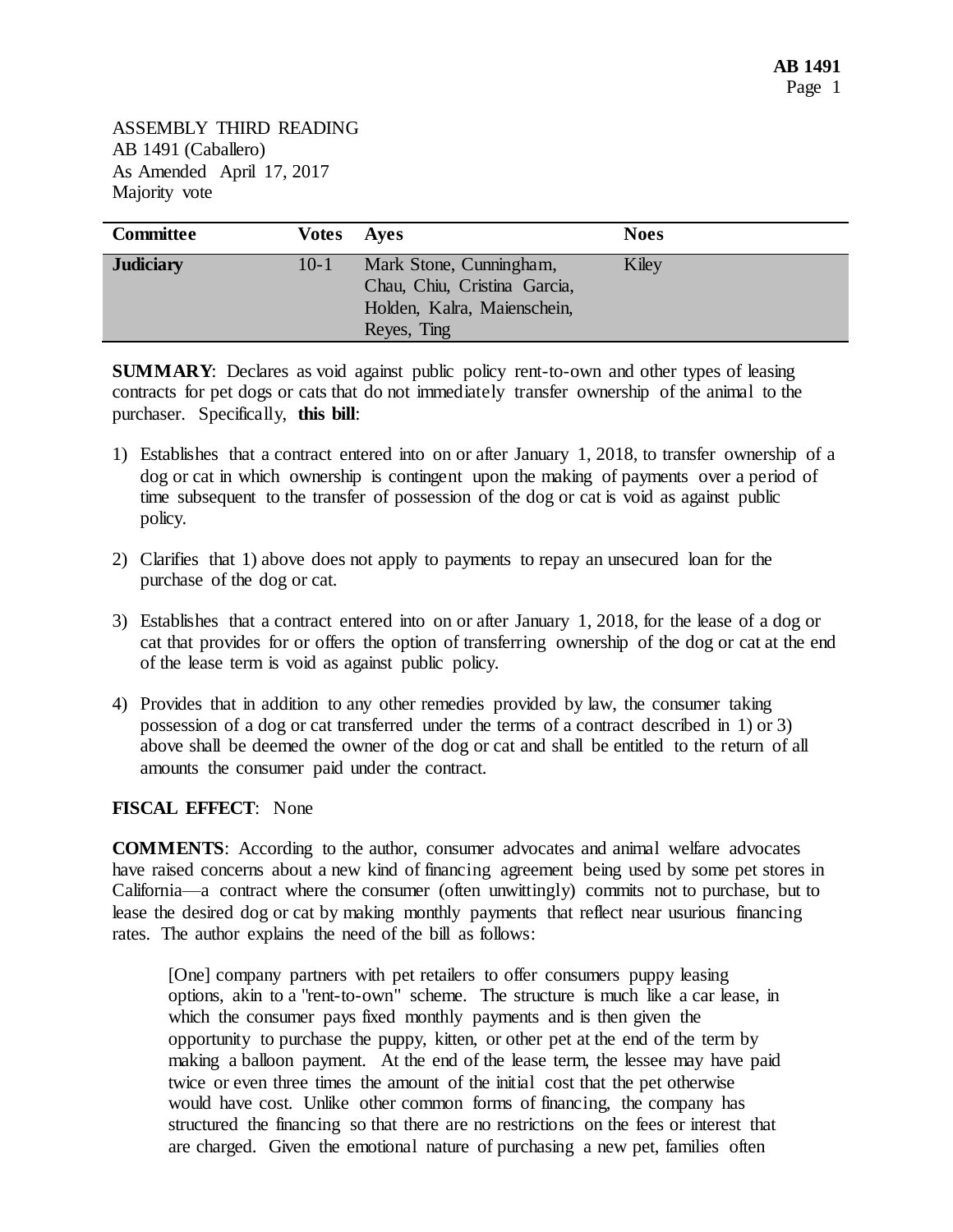do not take the time to fully understand the financial implications of the transaction. Once the true cost is realized, these families must decide if they can keep their new furry friends, or if they have to cancel their contract. In the event of a default or cancellation, the future welfare of the pet is put into question given that the lending company has no interest in maintaining the pet.

This bill would help by specifying that financing schemes that do not immediately transfer full ownership of a pet to a buyer may not be utilized to finance the purchase of a dog or cat. By precluding these types of transactions, we can protect consumers from unscrupulous lending practices involving the purchase of a pet and reduce the potential that the puppy, kitten or other animal will be relinquished to a shelter due to financial circumstances.

*Recent reports of consumer experiences with pet leasing contracts raise significant consumer protection concerns.* According to the author, the type of financing agreements for pet ownership identified by consumer advocates and highlighted in recent media reports are structured as leasing agreements rather than as lending agreements--in order to circumvent usury laws that cap what lenders can charge consumers—resulting in troubling examples of consumers charged exorbitant amounts beyond the cash price of the pet. The author cites a number of accounts appearing in recent media articles describing the experiences of consumers who, knowingly or unknowingly, entered into a leasing agreement for a pet dog or cat at extremely high rates of financing. For example:

One family thought they had bought a dog for \$2,400 from a San Diego-area pet store, but without realizing it, had agreed to make 34 monthly lease payments of \$165, after which they had the right to buy the dog for a balloon payment of about two months' rent. Under the lease agreement, they would have paid the equivalent of more than 70% in annualized interest—nearly twice what credit card lenders charge. In addition, the lender could take back the dog if a payment was missed, and the family would be on the hook for an early repayment charge if the dog ran away or died. (Patrick Clark, "I'm Renting a Dog?" Bloomberg (March 1, 2017). Available at: https://www.bloomberg.com/news/ features/2017-03-01/i-m-renting-a-dog.)

According to the author, these pet leasing contracts raise many consumer protection issues because: 1) the primary lending company engaged in this type of financing states that the company focuses the financing in underserved communities with little or no access to credit; 2) if a buyer could simply purchase the pet on a traditional credit card, they could avoid a large proportion of the cost; and 3) the company's CEO has stated that the financing is targeted to the purchase of goods that are highly emotional in nature. (Clark, *supra.)* For these reasons, the author believes that for many low income or uninformed buyers, pet leasing contracts amount to an predatory or unscrupulous financing scheme that often are calculated to lead the consumer to default on the contract.

*Should existing law regulating rental-purchase agreements apply to the leasing of animals in the same way it currently applies to furniture, appliances, and other personal property?* Although the contracts at issue in this bill are on their face structured as rent-to-own (RTO) lease agreements, some consumer lawyers have raised questions about whether these types of lease agreements for pets would hold up as leases under the federal Consumer Leasing Act if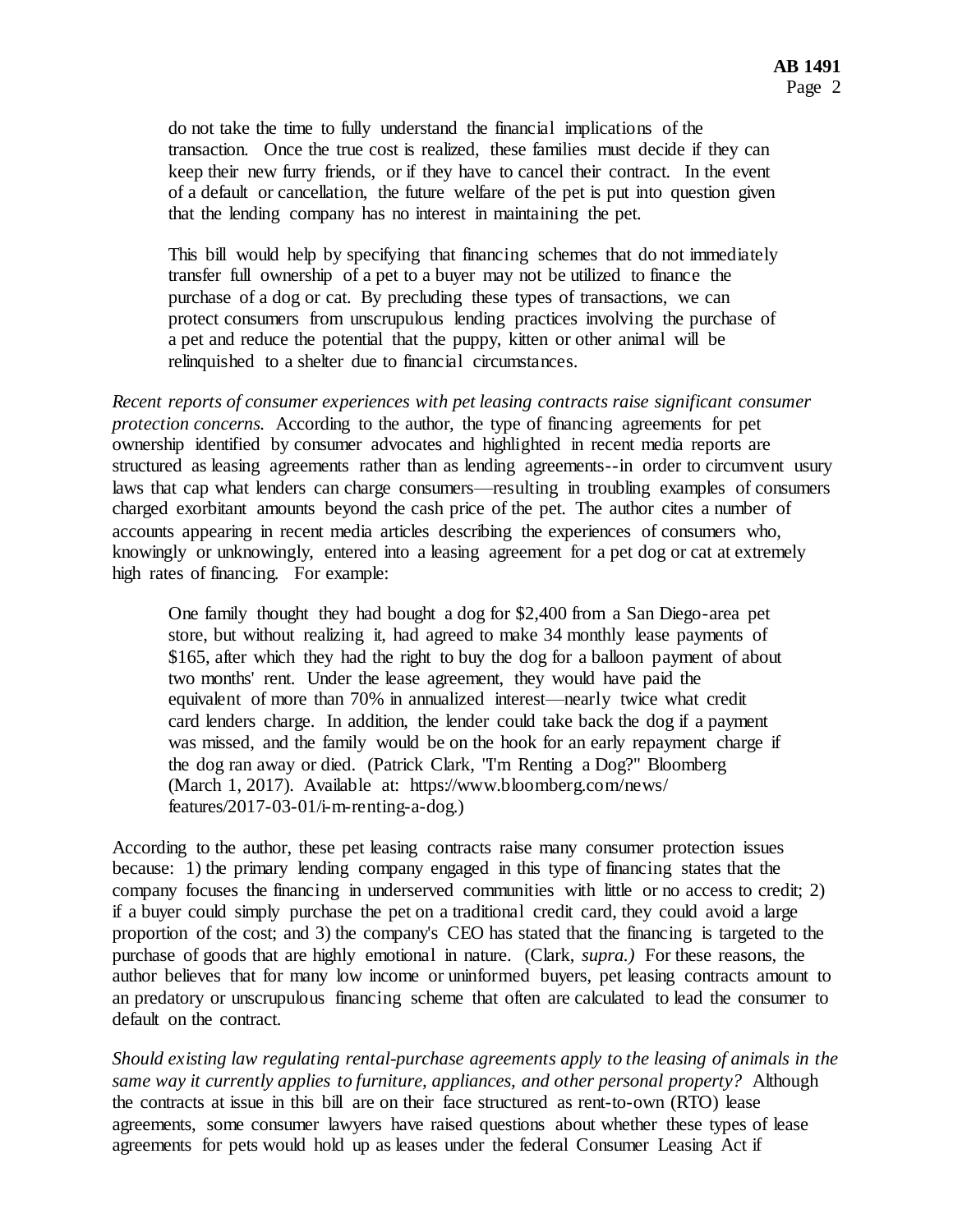challenged in court. Although this theory has yet to be tested in court, supporters of this theory contend that dogs are uniquely different from other assets like furniture or vehicles because they cannot easily be taken back by the lessor, revalued and resold in the way a car is. (Clark, *supra*.) The Consumer Leasing Act contemplates that there is an "anticipated actual fair market value of the property upon lease expiration" that guides the decisions of the lessor and lessee (15 United States Code (U.S.C.) 41, Section 1667b), and unlike vehicles or other property that can be remarketed by the lessor after expiration or termination of a lease, it is not clear that this can be done for a pet dog or cat. As a practical matter, the author contends that consumers entering into RTO contracts at issue in this bill do not contemplate that they are only renting the pet for a period of months or years, to be returned at the expiration of the lease; and financers of these transactions have little experience repossessing or remarketing pets after the end of a lease because the event is so rare.

*Pet leasing contracts may also threaten animal welfare.* Whether these types of financing agreements are better regulated as loans rather than leases, supporters of the bill take the broader view that leases for dogs and cats should be deemed void against public policy because of the threat to animal welfare that they may create. Specifically, they contend that the repossession or potential repossession of pet dogs or cats pursuant to a lease contract creates unique animal welfare concerns that don't arise with respect to furniture, or other inanimate forms of property, and therefore it should be against the public policy of California to allow rent-to-own contracts for dogs and cats. The American Society for the Prevention of Cruelty to Animals (ASPCA) writes in support:

This type of "rent to own" scheme may be justifiable for some consumer goods, such as furniture or car tires, which can easily be repossessed. However, it is wholly ill-suited and unconscionable to utilize such a structure for the purchase of a dog or cat. Neither the financing scheme nor current California laws contemplate the responsibilities required to care for an animal in the event of repossession. As such, it is highly likely that the pet would be relinquished to an animal shelter in the event of the purchaser's default, resulting in a detriment to the purchaser, the financing company and, most importantly, the welfare of the animal.

In closing, the ASPCA believes that this bill will protect consumers from unscrupulous lending practices involving the highly emotional purchase of a pet and reduce the potential that the puppy or kitten will be relinquished to an animal shelter due to financial circumstances.

Pet leasing agreements specifically contemplate several ways in which the pet could end up back in the possession of the lessor. First, the lessor may repossess the animal if the consumer defaults on the lease payments (increasingly likely given that the consumer presumably could not afford to buy the pet outright for the initial store price). Second, even if the consumer makes all the required monthly lease payments, he or she may decline to exercise the option to purchase the animal—effectively returning the pet to the lessor or financing company. Finally, the lessor may unilaterally repossess the pet if conditions of the lease are violated (e.g. it learns the animal is being mistreated or not being cared for properly).

According to proponents, the pet store that initially housed the dog or cat is no longer party to the transaction once the lease agreement is effective, and it is not unusual for the financing